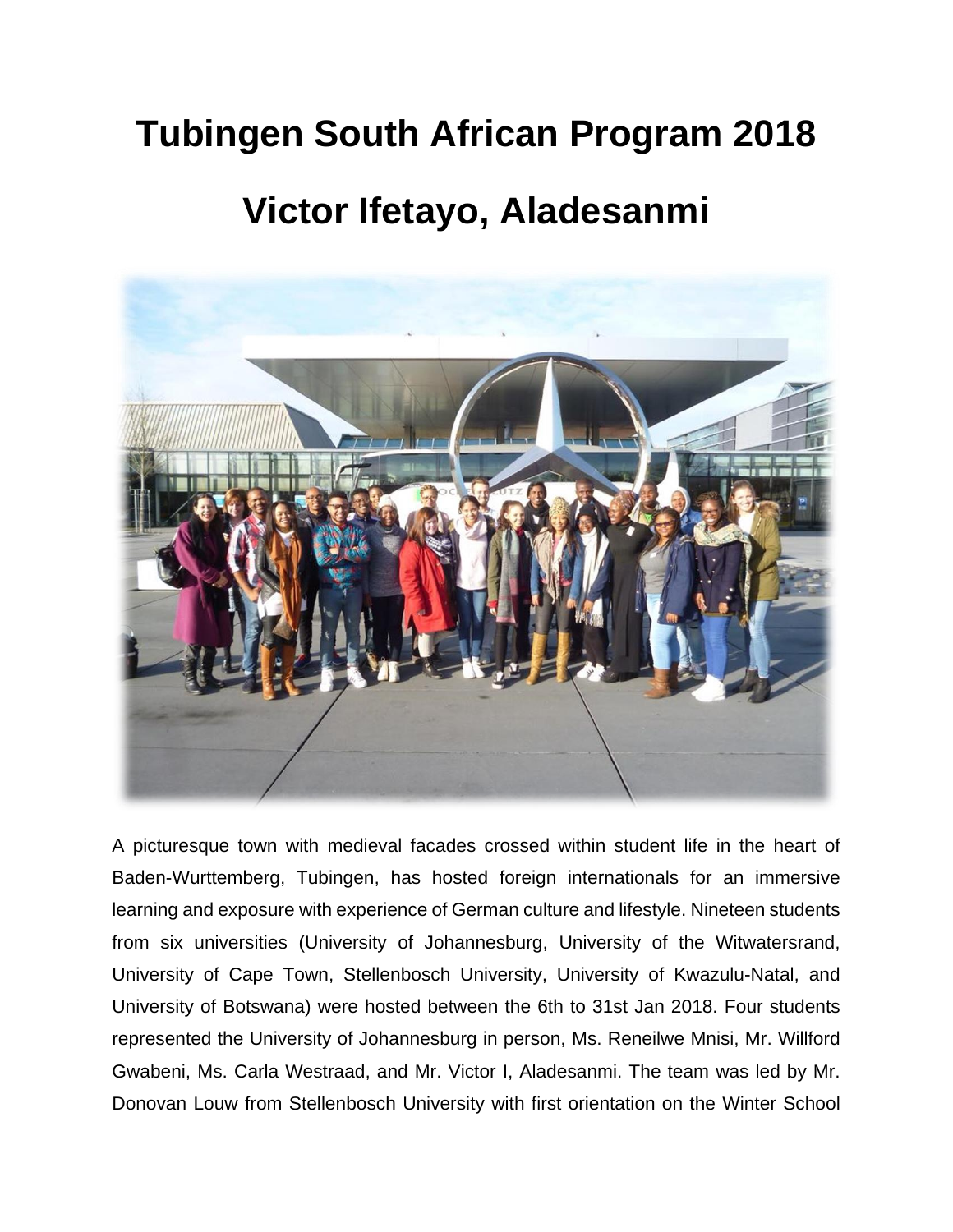before the flight. The 2018 edition was spectacular with diverse multi-cultural representative from Namibia, Botswana, Nigeria, and the main pilot country, South Africa. We landed in extreme cold winter weather at Frankfort Airport and met with the German exchange coordinator Mrs. Barbara Owen and her team. A letter was provided to participants which provided information regarding the German host families for accommodation and German family care.



Living in German homes was one of the many beautiful moments, Germans have a lovely culture of orderliness and 'no wearing shoes indoors'. The love and care we received was great and exceptional. The environment is entirely safe and crime-free and there is a great trust level among citizens. Germans are extremely time conscious. The social economic system is excellent, dependable, reliable and working. The teaching techniques are very proactive, engaging with participatory apparatus and techniques.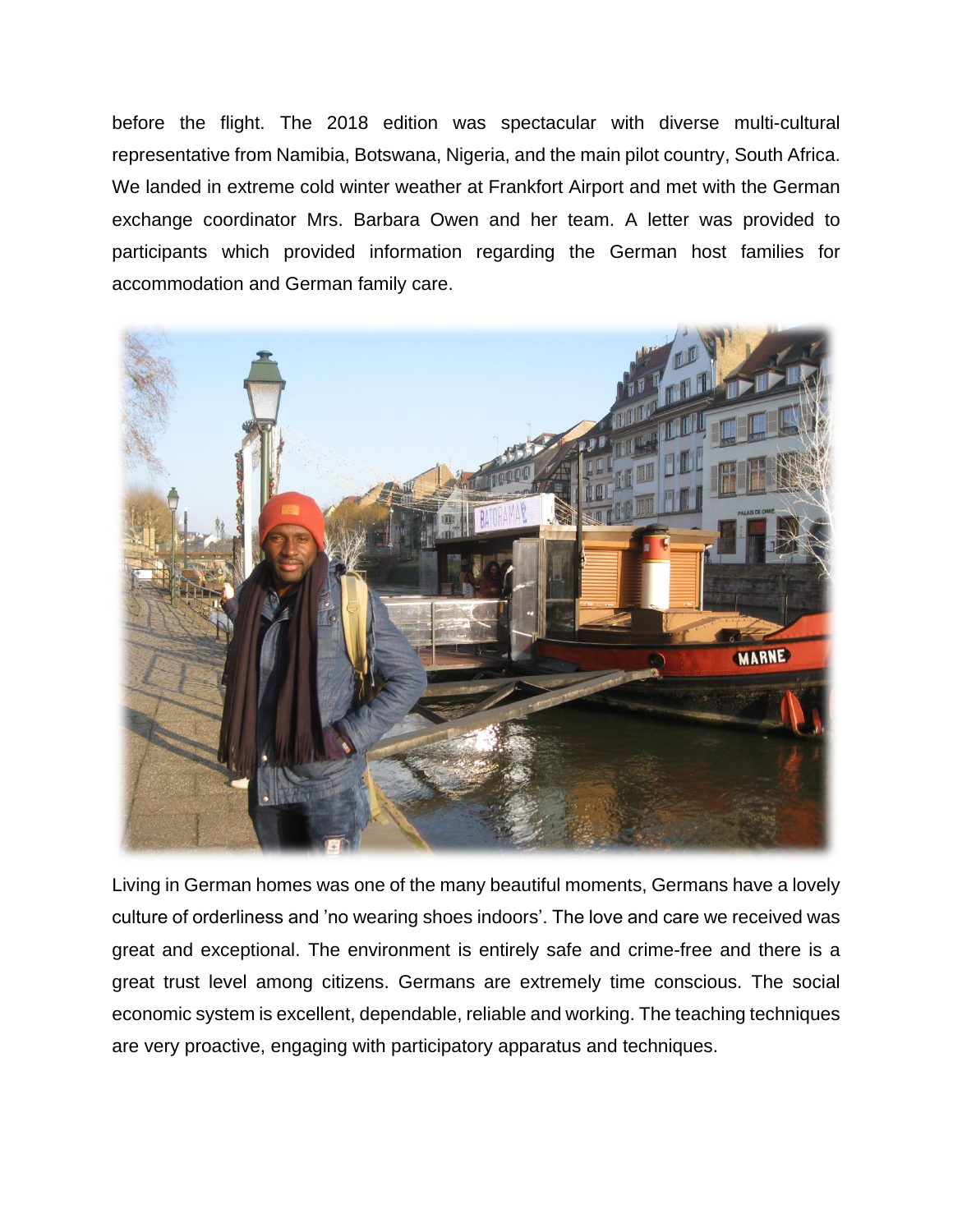The program schedule was arranged with lectures on German Geography, History, Film, Music, Politics, Literature, Folk dance, Study in Germany, Virology, Intercultural Communication and Philosophy combined with excursions and factory tours to Daimler Ag, Mercedes Benz Museum, Ritter Sport Chocolate, CHT Beilisch Gmbt Dulingen (chemical industry), Hohenzollern Castle, G. Rosch GmbH (cloth making and design industry), Stuttgart Staargalerie (Stuttgart art gallery) and Haus der Geschihte (Germany history museum). I was privileged to make trips to Strasbourg, France, Glaspalast Sindelfingen for an athletics race and Zurich Switzerland on the free weekends.

Human rights has been jealously protected in Germany after denazification of German government. Martin Niemoller is a German anti-Nazi theologian often remembered for his quote which says '*'first they came for the socialists, and I did not speak out, because I was a socialist, they later came for me and there was no one left to speak for me*". Germans regret the occurrence of the holocaust and they are doing everything possible to make right the wrongs of the past. Germany is a democratic and a pluralist country today with freedom of speech.

The African dinner night was a spectacular event with fifteen different African dishes made in a kitchen at Bonhoeffer Germeidehaus. I made the Nigerian Pounded Yam with Mellon soup. The Mellon soup was with chilly and was the favorite of the Italians present at the occasion who asked for more. Most Germans don't like chilly. Different wines were available from Germany, South Africa, and Italy. The Italian wine Piccini - Memoro - from the region Tuscany, was most people's favorite with a lovely taste. The first welcoming German dish for us was kabspatzle. This is noodle-like with green vegetables on the side.

The dignitaries reception night was graced with different African elegant attire from diverse African cultures. I wore the Nigerian traditional Agbada, Buba, Sokoto with Fila. Some of the dignitaries in attendance were the South African Consulate General, Mr. George Monyemangene from Munich Germany, the Vice Consul; Political, Mrs. Lehlogonolo Sibisi from Munich Germany, the Director of Internationalisation from the University of Tubingen and other special guests from the Ministry of German Art and Culture. We sang African songs, national anthems and some display performance.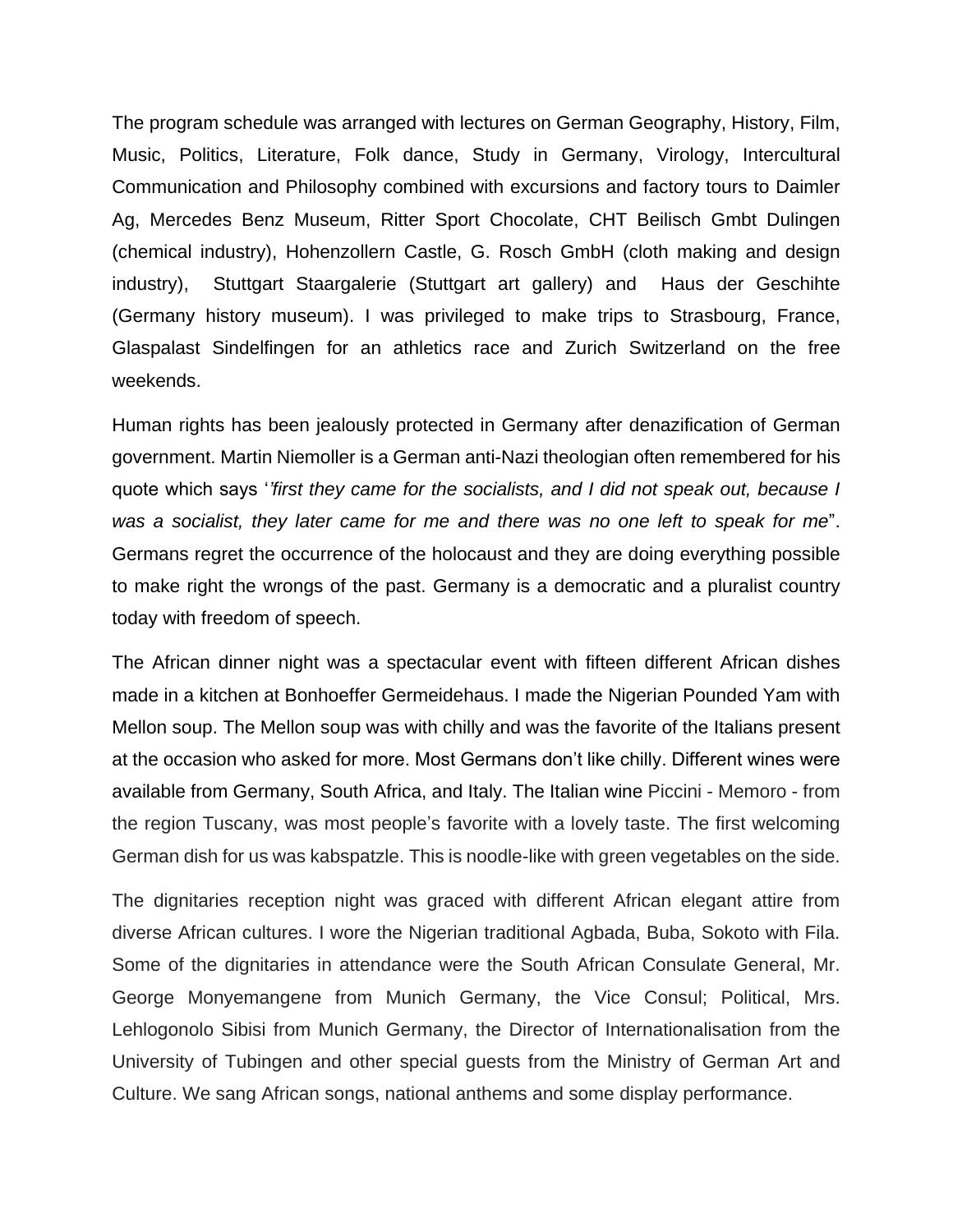Germany's biggest export are automobiles. Automotive transportation is the most used means of movements globally. Distinguished among the automobile is Daimler; the producer of Mercedes Benz, Maybach, AVG, etc. with offers of global mobility services. Our factory tour to Daimler was an ecstatic and memorable experience. Mrs. Joann Dittrich welcomed us into the company with information on career opportunities in Daimler. Her ambassadorial information of Daimler was adequate and eloquent.

The Daimler factory tour was outstandingly led by Mr. Bijon Steinbrink. The manufacturing plant environment was beautiful and well structured. The architectural designs were excellent and standard to the last shock absorber sound-check on the coarse rough ground path. Each car brand type of Mercedes have independent production houses. They have three sections of the production line which is the body-shop, the paint-shop and assembly-shop. The body-shop with the use of robotics, maximizes daily production, increases efficiency, and minimizes errors. The laser cladding welding was intriguing with a neat and firm welding mechanism. The paint shop undergoes five layers of painting which is super-efficient for an almost luminous glowing paint quality of Daimler car products.

The assembly sections was the big show with the fittings of the body part to the engines in a unique computerised mechanism and some hand fittings. The wind screen and mirrors were made for high focus and quality. Each Mercedes brand shape was designed with a sense of uniqueness, individuality and standard in its presentation. The internal engines are factory fitted. The seats were designed with excellent seating for comfort and internal massage tendency material from the head, neck and back rest. Daimler has been reputable with their constant adherence to the Manufacturing Production standard. Daimler does not fast forward production line as this aids their high quality assurance testing with excellent production. They have super speed range, excellent hydraulic break systems and a balanced shock absorber system.

I was also privileged to run an indoor athletic race in Sindelfingen, Germany. Running is a dynamic coordinated motion process on foot. It has been the best aid for cardiac control and improvement. Body exercise is a medically proven necessity for mental and body fitness. For ages, running has become competitive with medals and rewards. Its highest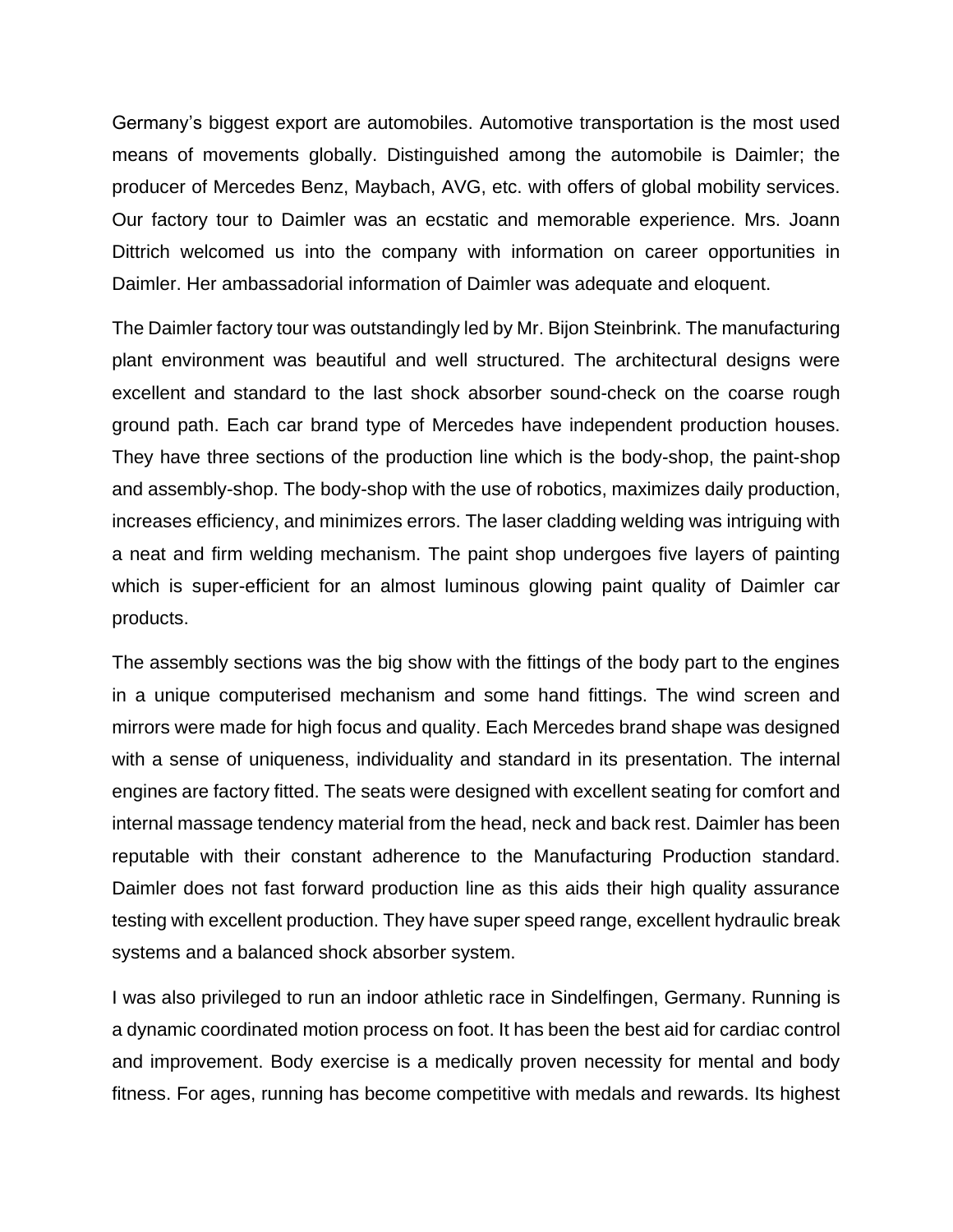hype with global recognition is at the Olympics. Running is in dimensions of either long distance or short distance. The climatic conditions of a geographical location determines which types of running will be prominent among runners there. Athletes in cold temperate regions have slow twitch muscles with more endurances to go longer. They also have higher hemoglobin red blood cells for longer respiratory endurance. While on the other hand, athletes in hot temperate regions have fast twitch muscles which is more bulky and full of power for speed but less endurance.

Germany is a cold temperate region that has produced more long distance runners and world champions than sprint athletes. One of them is Mr. Dieter Baumann which I met at the Stadtwerke Sindelfingen Hallen-meeting at Glaspalast Sindelfingen on the 27<sup>th</sup> January, 2018. He is based in Tubingen, in Baden-Wurttemberg. He was a 5000m world champion. He is presently a long distance coach and his wife a sprint coach. He has a house of athletes with his sons and daughters all running. One of them is Jackie Baumann, a 200m sprint specialist. I had my first European race and indoor track experience in Germany in 200m placing third. I also ran a 400m race an hour later and placed third again being a sprint athlete. It was a fabulous complete experience running in an indoor hall in a slightly bended short curve and straight track path but warm indoor.

For none competitive athletes is the fun run in Germany. Morning runs are a regular practice for fun runners in the cold with their body all covered up. The sprinters use the indoor sports hall for a warm environment conducive for sprint body mode. Athletics in Germany is beautiful as it has attracted many international athletes to their competitions and sports managers.

I was also able to visit Strasbourg. Strasbourg in France is a beautiful city with special tourist attractions at the Cathedrale Notro-Dame, the Grand lie, is where the lie river splits up into a number of canals and cascades through a small area of half-timbered houses; the pontes converts, towers and footbridges situated at the end of petite France; the quartier allemande, the place for the showcase of German neoclassical architecture in Strasbourg, at the heart of the district lies the Place de la Republique, a vast square on a small wooden park; and the Quarther European. Strasbourg is considered the legislative